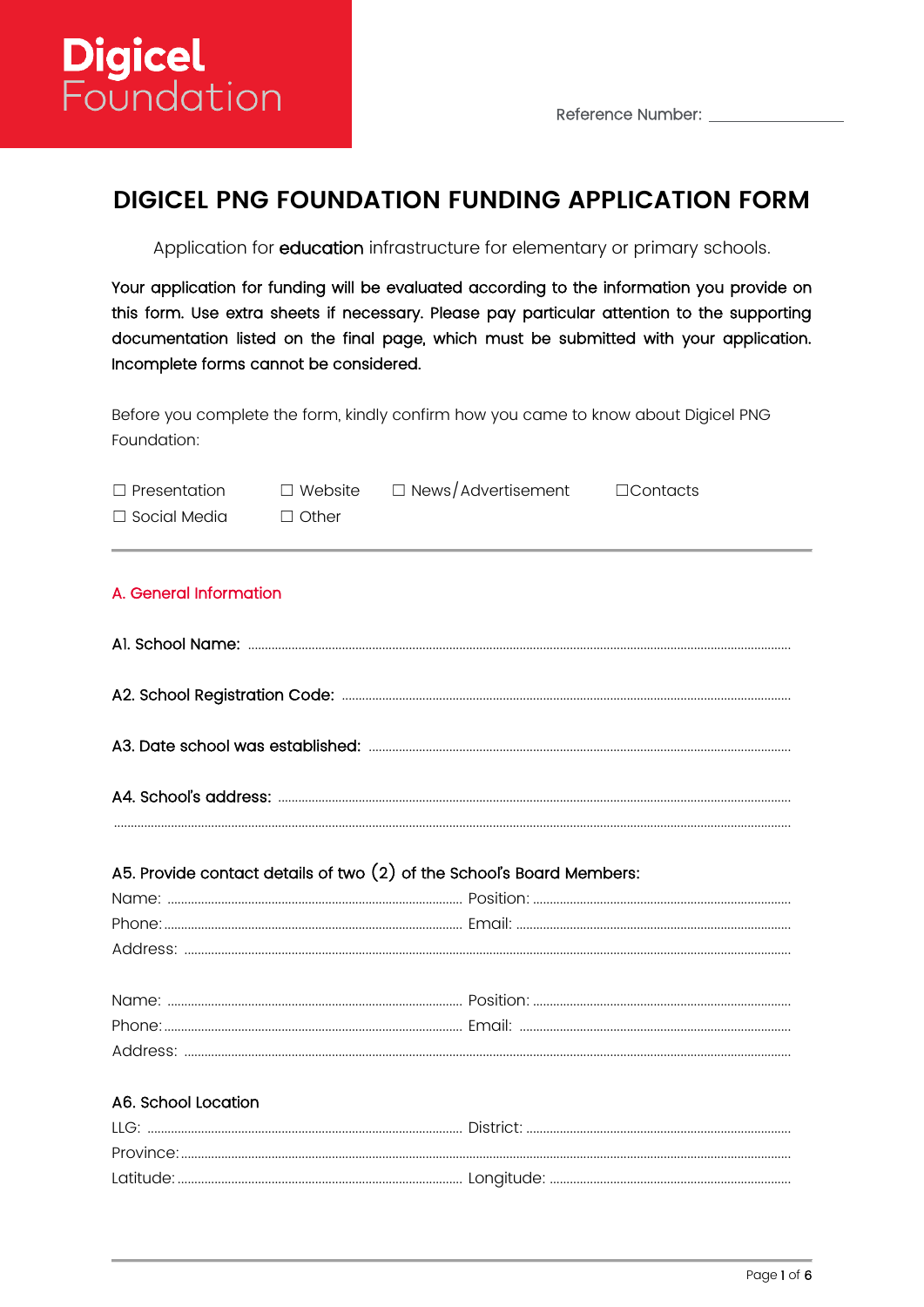#### How would you describe accessibility to the school?

- $\Box$  Very remote (accessible only by air)
- $\Box$  Remote (only accessible by water or walk more than 1 hour)
- ☐ Rural (more than 30 minutes' walk to basic services/station)
- $\Box$  Urban (a 30 minute walk to shopping area)

### A7. School enrolment details:

| School size:              |                                                                                      |  |
|---------------------------|--------------------------------------------------------------------------------------|--|
|                           | $\Box$ Large >300 students $\Box$ Medium 80 - 300 students $\Box$ Small <80 students |  |
|                           |                                                                                      |  |
| A8. School staff details: |                                                                                      |  |
|                           |                                                                                      |  |

### A9. Current school infrastructure. Select from the list below:

| Classrooms (bush material)  | 2                             | $\Box$ 3 | 4                        | $5+$                 |
|-----------------------------|-------------------------------|----------|--------------------------|----------------------|
| Classrooms (semi-permanent) | $\mathcal{D}$<br>$\Box$       | $\Box$ 3 | 4<br>$\mathsf{L}$        | $5+$                 |
| Offices/Staff Rooms         | 2                             | $\Box$ 3 | 4                        | $5+$                 |
| Teacher's houses            | 2                             | $\Box$ 3 | $\Delta$<br>$\Box$       | $5+$                 |
| Toilets/Ablution Blocks     | 2                             | $\Box$ 3 | $\overline{A}$<br>$\Box$ | $5+$<br>$\mathbf{1}$ |
| <b>Tanks</b>                | 2<br>$\mathbf{I}$             | $\Box$ 3 | $\overline{A}$<br>$\Box$ | $5+$                 |
| Halls/Assembly Area         | 2                             | $\Box$ 3 | 4<br>$\mathsf{L}$        | $5+$                 |
| Library                     | $\mathcal{D}$<br>$\mathbf{I}$ | $\Box$ 3 | 4<br>$\mathsf{L}$        | $5+$                 |
| Computer Lab                | $\mathcal{D}$<br>$\Box$       | $\Box$ 3 | 4<br>$\Box$              | $5+$                 |
| Science Lab                 | 2                             | $\Box$ 3 | 4<br>$\mathsf{L}$        | $5+$                 |
| Canteen                     | 2                             | $\Box$ 3 | 4                        | $5+$                 |
| Mess Hall                   | 2                             | 3        | 4                        | $5+$                 |

#### B. Project Information

#### B1. What infrastructure are you applying for?

- ☐ Elementary School Double Classroom
- ☐ Primary School Double Classroom
- □ Library (Reward)

### B2. Do you agree that Digicel PNG Foundation will use its own contractors to deliver this project?

☐ Yes  $\Box$  No

If not, please explain: ..........................................................................................................................................................

Please note that all Digicel PNG Foundation funded projects are constructed by the Foundation's registered contractors.

..........................................................................................................................................................................................................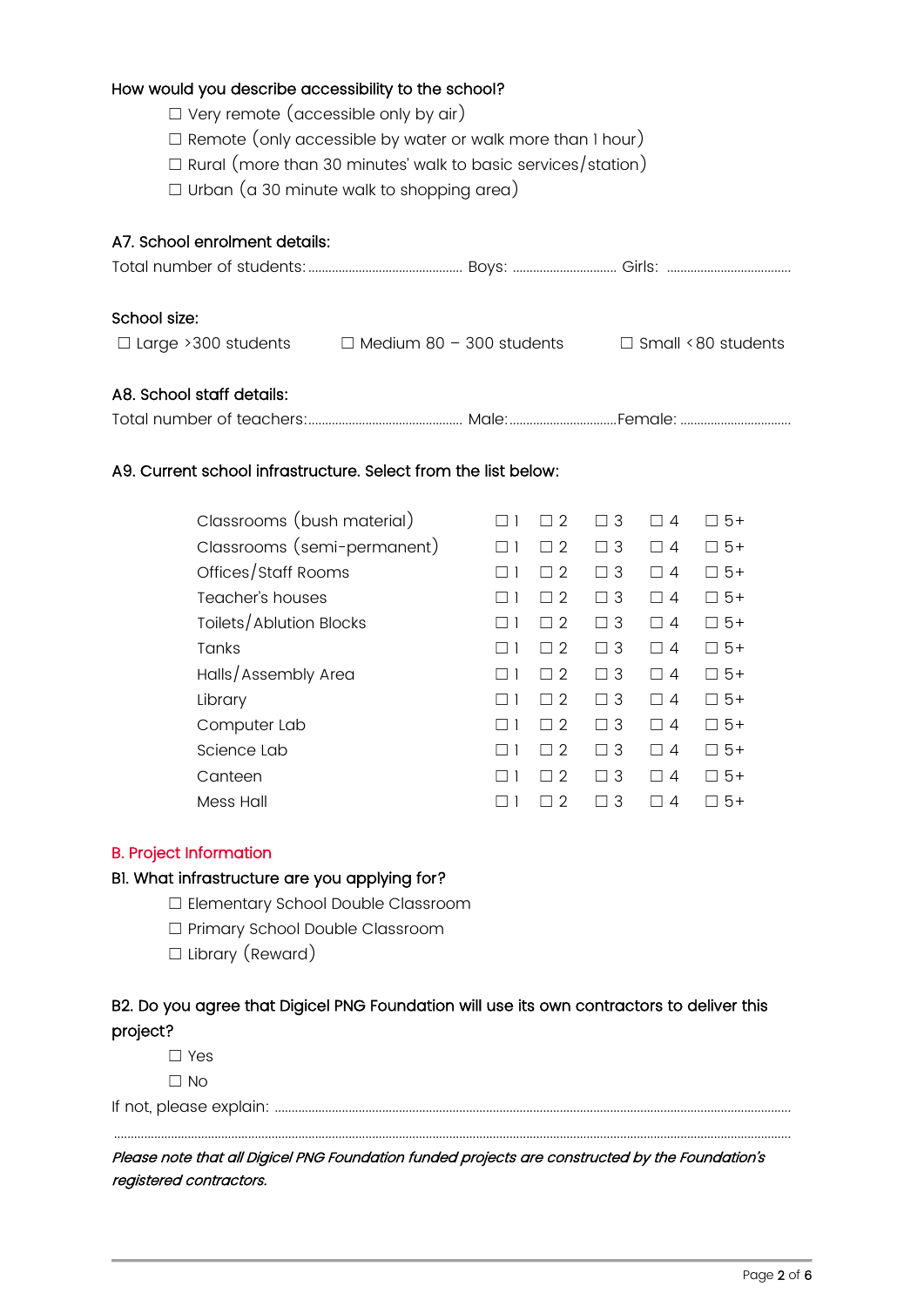|             |           | B3. Why is the school applying for education infrastructure?                               |
|-------------|-----------|--------------------------------------------------------------------------------------------|
|             |           |                                                                                            |
|             |           |                                                                                            |
|             |           |                                                                                            |
|             |           |                                                                                            |
|             |           |                                                                                            |
|             |           | B4. Has this application been approved and supported by the School's Board of              |
| Management? |           |                                                                                            |
| $\Box$ Yes  | $\Box$ No | $\Box$ Don't know/Unsure                                                                   |
|             |           | If yes, please provide Board meeting minutes proving this. If no/don't know/unsure, please |
|             |           |                                                                                            |
|             |           |                                                                                            |
|             |           |                                                                                            |

# B5. Describe previous infrastructure projects undertaken by the school in the past 5 years. Include the date, costs and a brief description of the level of success of the project

(1=very successful, 2=successful, 3=not so successful, 4=unsuccessful)

| Project | Date | Cost(K) | Description | Success level |
|---------|------|---------|-------------|---------------|
|         |      |         |             |               |
|         |      |         |             |               |
|         |      |         |             |               |
|         |      |         |             |               |
|         |      |         |             |               |
|         |      |         |             |               |

B6. What were the funding sources for the above previous infrastructure projects? Please indicate the source (this includes elected member (MP) assistance), amount and a brief description of how the funds were used and accounted for.

| Project | Date | Amount (K) | Description |
|---------|------|------------|-------------|
|         |      |            |             |
|         |      |            |             |
|         |      |            |             |
|         |      |            |             |
|         |      |            |             |
|         |      |            |             |

B7. Has your school received any grants or assistance for any other activities from any other organisation, including Digicel Foundation? If yes, please provide details below:

| Donor name | Date | Amount $(K)$ | Description of activity |
|------------|------|--------------|-------------------------|
|            |      |              |                         |
|            |      |              |                         |
|            |      |              |                         |
|            |      |              |                         |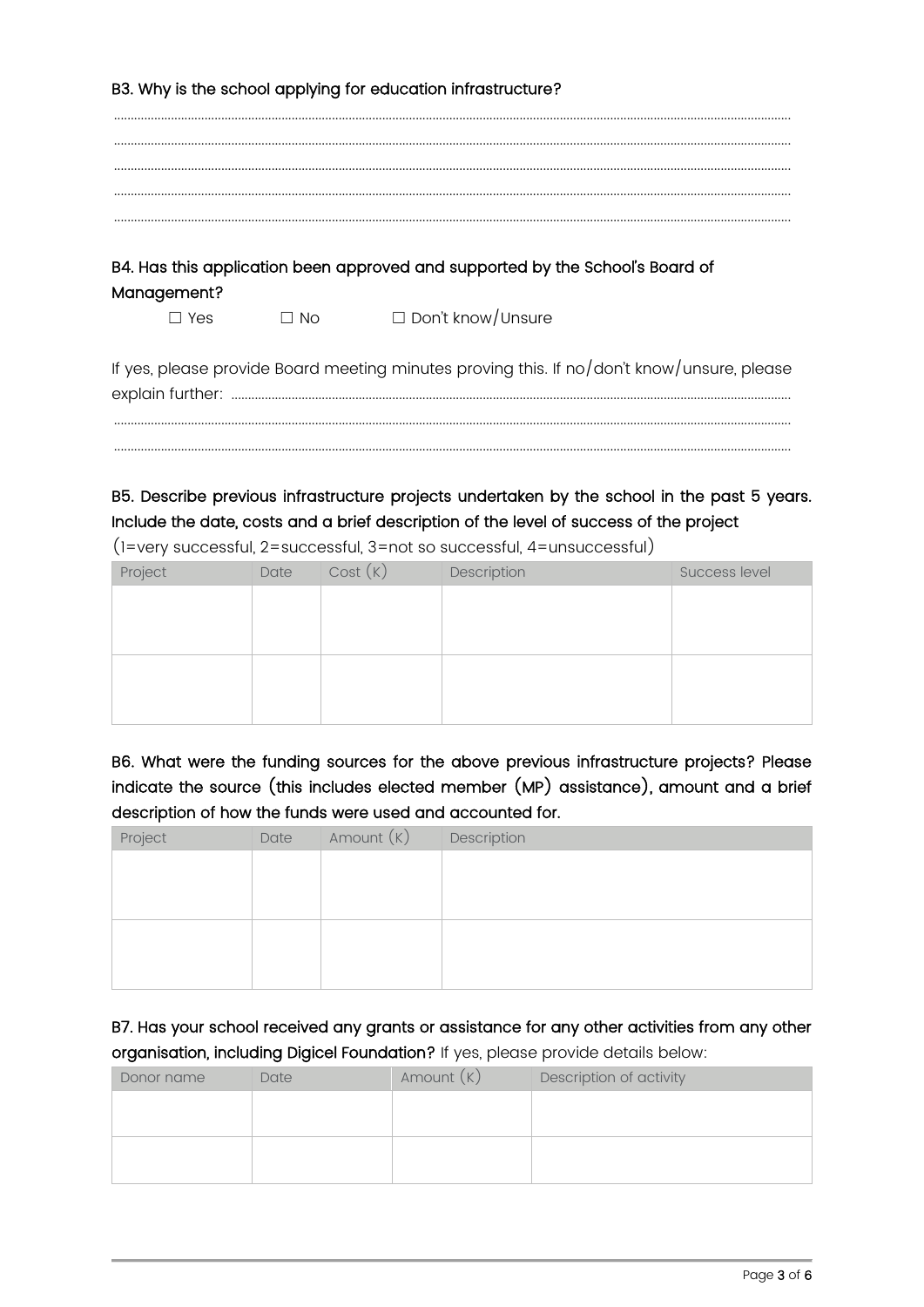|                  |                                                      |                                                                |                    |                                       | B8. Is the community aware of this application and does the majority support it?                                                                                                               |
|------------------|------------------------------------------------------|----------------------------------------------------------------|--------------------|---------------------------------------|------------------------------------------------------------------------------------------------------------------------------------------------------------------------------------------------|
|                  | $\square$ Yes                                        | $\Box$ No                                                      |                    | $\Box$ Don't know/Unsure              |                                                                                                                                                                                                |
|                  |                                                      |                                                                |                    |                                       |                                                                                                                                                                                                |
|                  |                                                      |                                                                |                    |                                       | Have meetings been held to inform and involve the community about this project?                                                                                                                |
|                  | $\Box$ Yes                                           | $\Box$ No                                                      |                    | $\Box$ Don't know/Unsure              |                                                                                                                                                                                                |
|                  |                                                      | If yes, please provide P&C meeting minutes proving this.       |                    |                                       |                                                                                                                                                                                                |
|                  |                                                      | B9. How many people will be impacted by the project?           |                    |                                       |                                                                                                                                                                                                |
|                  | $\Box$ Large > 1000                                  |                                                                |                    |                                       |                                                                                                                                                                                                |
|                  | $\Box$ Medium 100 - 1,000                            |                                                                |                    |                                       |                                                                                                                                                                                                |
|                  | $\Box$ Small <100                                    |                                                                |                    |                                       |                                                                                                                                                                                                |
| maintenance etc) |                                                      |                                                                |                    |                                       | BIO. Does the community assist the school with activities free of charge? (eg. transport,                                                                                                      |
|                  | $\square$ Yes                                        | $\Box$ No                                                      |                    | $\Box$ Don't know/Unsure              |                                                                                                                                                                                                |
|                  |                                                      |                                                                |                    |                                       |                                                                                                                                                                                                |
|                  |                                                      |                                                                |                    |                                       |                                                                                                                                                                                                |
|                  |                                                      | construction of the project. Does the community agree to this? |                    |                                       | BII. If this application is successful, the community will be required to contribute "free" services<br>(ie. accommodation for labourers, food, use of transport for materials etc) during the |
|                  | $\Box$ Yes                                           |                                                                |                    |                                       |                                                                                                                                                                                                |
|                  |                                                      | $\Box$ No                                                      |                    | $\Box$ Don't know/Unsure              |                                                                                                                                                                                                |
|                  |                                                      |                                                                |                    |                                       |                                                                                                                                                                                                |
|                  | $\Box$ Free labour                                   |                                                                |                    |                                       | B2. Which of the following will the community provide to support the project?                                                                                                                  |
|                  |                                                      |                                                                |                    |                                       | $\Box$ Security and storage of material and worksite                                                                                                                                           |
|                  | $\Box$ Cost of utilities                             |                                                                | $\Box$ Fundraising |                                       |                                                                                                                                                                                                |
|                  | $\Box$ Accommodation<br>$\Box$ Meals for contractors |                                                                | $\Box$ Other       | $\Box$ Equipment, fittings, furniture |                                                                                                                                                                                                |
|                  |                                                      |                                                                |                    |                                       |                                                                                                                                                                                                |
|                  |                                                      | BI3. What are the skills that exist within the community?      |                    |                                       |                                                                                                                                                                                                |
|                  | $\Box$ Carpenter                                     | □ Cabinet Maker                                                |                    | $\Box$ Farmer                         | $\Box$ Dress Maker                                                                                                                                                                             |
|                  | $\Box$ Mason                                         | $\Box$ Teacher                                                 |                    | $\Box$ Plumber                        | $\Box$ Book Keeper/Accountant                                                                                                                                                                  |
|                  | $\Box$ Painter                                       | $\Box$ Contractor                                              |                    | $\Box$ Baker                          | $\Box$ Other                                                                                                                                                                                   |
|                  |                                                      |                                                                |                    |                                       | BI4. What percentage of the community impacted by the project have a wage earning job?                                                                                                         |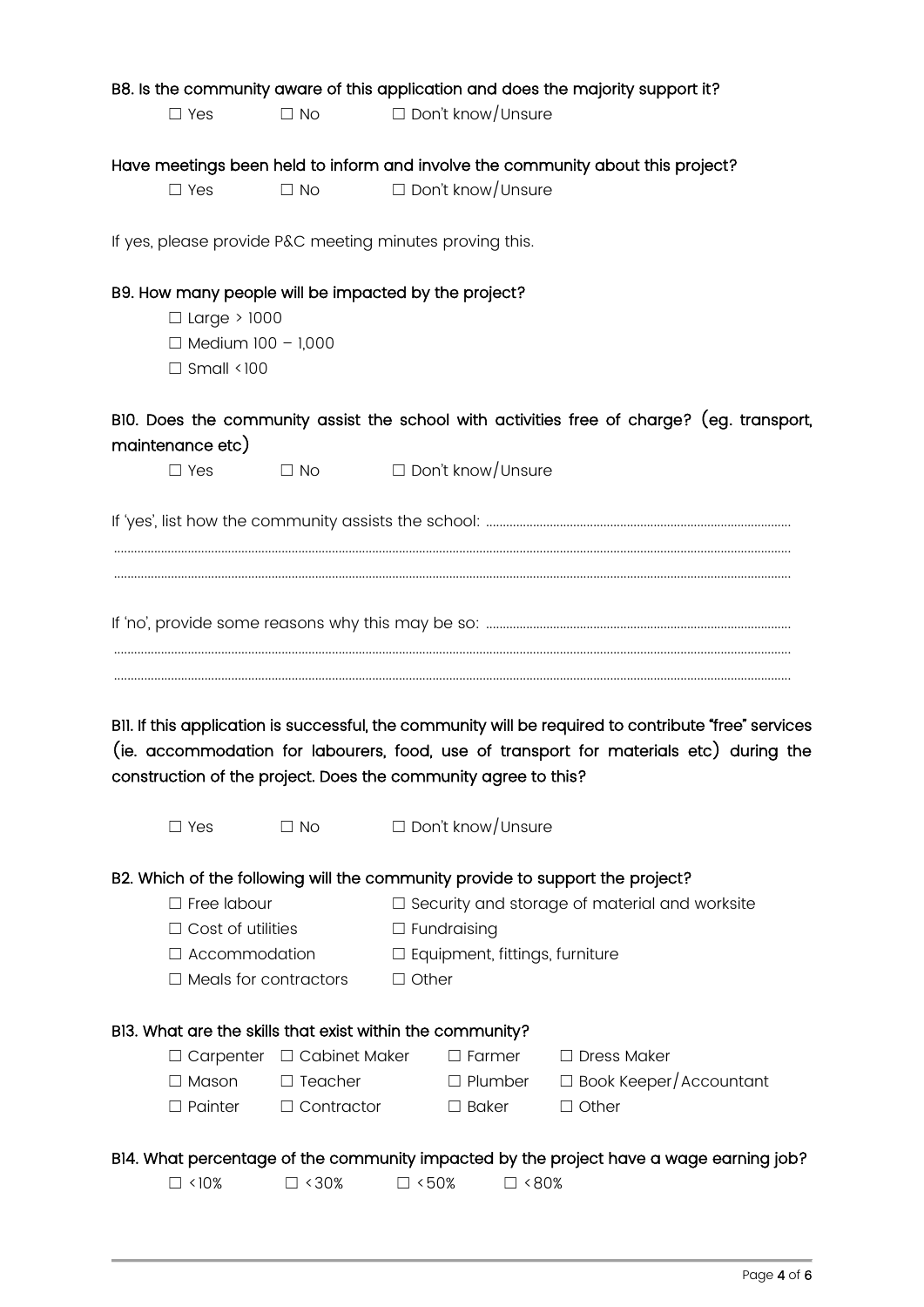|          |                            |                                                 | What is the main socio-economic activity in your area:                                                     |                               |
|----------|----------------------------|-------------------------------------------------|------------------------------------------------------------------------------------------------------------|-------------------------------|
|          | $\Box$ Fishing             |                                                 | $\Box$ Agro business                                                                                       | $\Box$ Floriculture           |
|          | $\Box$ Subsistence farming |                                                 | $\Box$ Carpentry/woodwork                                                                                  | $\Box$ Informal market stalls |
|          | $\Box$ Poultry farming     |                                                 | $\Box$ Piggery                                                                                             | $\Box$ Tucker box/Canteen     |
|          |                            | $\Box$ Art & Craft (carvings etc) $\Box$ Sewing |                                                                                                            | $\Box$ Cash crop              |
|          | $\Box$ Other               |                                                 |                                                                                                            |                               |
|          | $\Box$ Yes                 | $\Box$ No $\Box$                                | BI5. Are there any current land disputes on where the project will be erected?<br>$\Box$ Don't know/Unsure |                               |
| project? |                            |                                                 | BI6. Have there been any tribal fights or conflicts over the past year that may disrupt the                |                               |
|          | Yes                        | $\Box$ No                                       | $\Box$ Don't know/Unsure                                                                                   |                               |

Please provide P&C meeting minutes or Board meeting minutes proving this

### C. Documentation & Confirmation

### C1. Support documents checklist

(Place a tick in the box to show that each document is attached)

☐ School Learning Improvement Plan (SLIP)

☐ Guarantee letter from Provincial Education Authority (PEA) or District Education Authority (DEA)

- ☐ Bank statements for the school account
- ☐ Land Title and letter explaining the status of the land
- ☐ Photographs of the current school infrastructure with students both inside and outside the building $(s)$

### C2. The following members of the school executive/board endorse this application:

### C3. Contact person with whom Digicel PNG Foundation will liaise with for this application

| Name: | Position <sup>.</sup> |
|-------|-----------------------|
| Email | Phone no.:            |

End of application